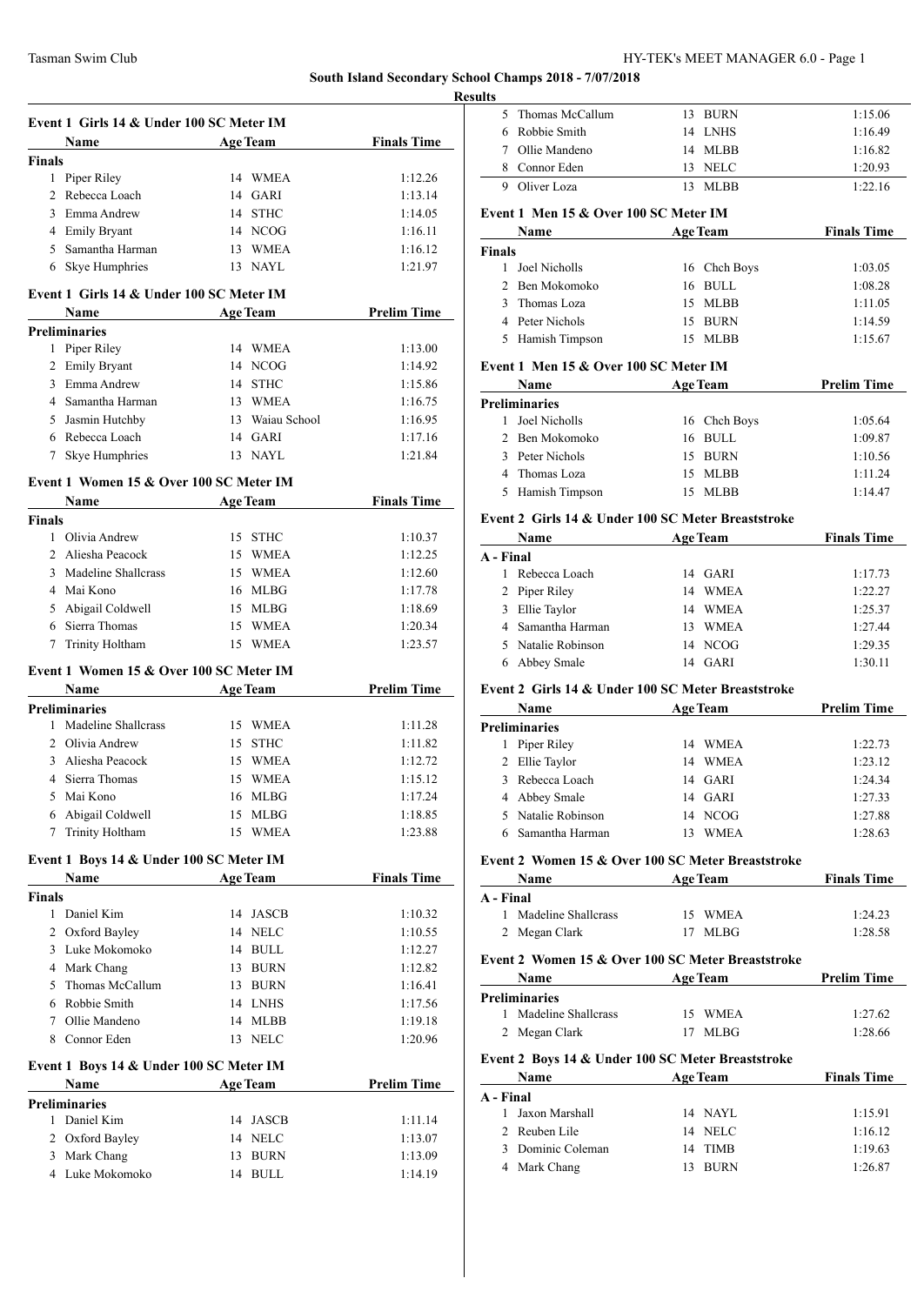|    | A - Final  (Event 2 Boys 14 & Under 100 SC Meter Breaststroke) |    |                 |                                       |
|----|----------------------------------------------------------------|----|-----------------|---------------------------------------|
|    | <b>Name</b> Age Team Finals Time<br>5 Thomas McCallum          |    |                 |                                       |
|    |                                                                |    | 13 BURN         | 1:26.97                               |
|    | 6 Robbie Smith                                                 |    | 14 LNHS         | 1:29.54                               |
|    | 7 Connor Eden                                                  |    | 13 NELC         | 1:33.24                               |
|    | Event 2 Boys 14 & Under 100 SC Meter Breaststroke              |    |                 |                                       |
|    | Name                                                           |    |                 | <b>Example 2 Age Team</b> Prelim Time |
|    | <b>Preliminaries</b>                                           |    |                 |                                       |
|    | 1 Reuben Lile                                                  |    | 14 NELC         | 1:15.67                               |
|    | 2 Jaxon Marshall                                               |    | 14 NAYL         | 1:17.68                               |
|    | 3 Dominic Coleman                                              |    | 14 TIMB         | 1:20.28                               |
|    | 4 Mark Chang                                                   |    | 13 BURN         | 1:26.37                               |
|    | 5 Thomas McCallum                                              |    | 13 BURN         | 1:28.07                               |
|    | 6 Robbie Smith                                                 |    | 14 LNHS         | 1:33.24                               |
|    | 7 Connor Eden                                                  |    | 13 NELC         | 1:34.61                               |
|    | Event 2 Men 15 & Over 100 SC Meter Breaststroke                |    |                 |                                       |
|    | Name Age Team Finals Time                                      |    |                 |                                       |
|    | A - Final                                                      |    |                 |                                       |
|    | 1 Ethan Taylor                                                 |    | 16 Darfield HS  | 1:13.46                               |
|    | 2 Reed Stevenson                                               |    | 17 TIMB         | 1:14.47                               |
|    | 3 George Glover                                                |    | 15 MLBB         | 1:15.19                               |
|    | 4 Thomas Loza                                                  |    | 15 MLBB         | 1:16.98                               |
|    | 5 Hamish Timpson                                               |    | 15 MLBB         | 1:25.33                               |
|    | Event 2 Men 15 & Over 100 SC Meter Breaststroke                |    |                 |                                       |
|    | Name                                                           |    | Age Team        | <b>Prelim Time</b>                    |
|    | <b>Preliminaries</b>                                           |    |                 |                                       |
|    | 1 Ethan Taylor                                                 |    | 16 Darfield HS  | 1:12.13                               |
|    | 2 Reed Stevenson                                               |    | 17 TIMB         | 1:14.13                               |
|    | 3 George Glover                                                |    | 15 MLBB         | 1:15.40                               |
|    | 4 Thomas Loza                                                  |    | 15 MLBB         | 1:19.43                               |
|    | 5 Hamish Timpson                                               |    | 15 MLBB         | 1:26.82                               |
|    | Event 3 Girls 14 & Under 50 SC Meter Freestyle                 |    |                 |                                       |
|    | <b>Name</b>                                                    |    |                 | Age Team Finals Time                  |
|    | A - Final                                                      |    |                 |                                       |
|    | 1 Isabella Thurlow                                             |    | 13 WMEA         | 29.52                                 |
|    | 2 Piper Riley                                                  |    | 14 WMEA         | 30.00                                 |
| 3  | <b>Emily Bryant</b>                                            |    | 14 NCOG         | 30.44                                 |
|    | 4 Emma Andrew                                                  |    | 14 STHC         | 30.51                                 |
| 5  | Ellie Taylor                                                   |    | 14 WMEA         | 30.91                                 |
| 6  | Rebecca Hurley                                                 |    | 14 BURN         | 31.37                                 |
| 7  | Caitlin Quayle                                                 | 13 | Villa Maria     | 31.68                                 |
| 8  | <b>Tess Jenkins</b>                                            | 13 | Darfield HS     | 32.08                                 |
|    | Event 3 Girls 14 & Under 50 SC Meter Freestyle                 |    |                 |                                       |
|    | Name                                                           |    | <b>Age Team</b> | <b>Prelim Time</b>                    |
|    | Preliminaries                                                  |    |                 |                                       |
| 1  | Isabella Thurlow                                               |    | 13 WMEA         | 29.44                                 |
| 2  | Piper Riley                                                    |    | 14 WMEA         | 29.84                                 |
| 3  | <b>Emily Bryant</b>                                            |    | 14 NCOG         | 30.02                                 |
|    | 4 Emma Andrew                                                  |    | 14 STHC         | 30.32                                 |
|    | 5 Rebecca Hurley                                               |    | 14 BURN         | 30.52                                 |
|    | 6 Caitlin Quayle                                               |    | 13 Villa Maria  | 31.22                                 |
|    | Ellie Taylor                                                   |    | 14 WMEA         | 31.52                                 |
| 7  |                                                                |    | 13 Darfield HS  | 31.69                                 |
| 8  | Tess Jenkins                                                   |    |                 |                                       |
| 9  | Abbey A Moody                                                  |    | 14 MLBG         |                                       |
| 10 | Caitlin Bradley                                                |    | 14 NCOG         |                                       |
| 11 | Skye Humphries                                                 | 13 | NAYL            | 32.67<br>32.75<br>33.45               |

| ılts         |                                              |                                               |                    |
|--------------|----------------------------------------------|-----------------------------------------------|--------------------|
|              | 13 Charlotte Elson                           | 14 LNHS                                       | 34.40              |
|              |                                              | Event 3 Women 15 & Over 50 SC Meter Freestyle |                    |
|              | Name                                         | <b>Age Team</b>                               | <b>Finals Time</b> |
| A - Final    |                                              |                                               |                    |
|              | 1 Olivia Andrew                              | 15 STHC                                       | 28.67              |
|              | 2 Olivia Wrathall                            | 15 LNHS                                       | 29.25              |
|              | 3 Zara Aydon                                 | 15 NCOG                                       | 29.49              |
|              | 4 Mai Kono                                   | 16 MLBG                                       | 30.04              |
| 5            | Trinity Holtham                              | <b>WMEA</b><br>15                             | 31.17              |
|              |                                              | Event 3 Women 15 & Over 50 SC Meter Freestyle |                    |
|              | Name                                         | <b>Age Team</b>                               | <b>Prelim Time</b> |
|              | <b>Preliminaries</b>                         |                                               |                    |
| 1            | Olivia Andrew                                | 15<br><b>STHC</b>                             | 29.19              |
|              | 2 Olivia Wrathall                            | 15 LNHS                                       | 29.75              |
|              | 3 Zara Aydon                                 | 15 NCOG                                       | 29.89              |
|              | 4 Mai Kono                                   | 16 MLBG                                       | 30.25              |
| 5            | <b>Trinity Holtham</b>                       | 15<br><b>WMEA</b>                             | 31.24              |
|              |                                              | Event 3 Boys 14 & Under 50 SC Meter Freestyle |                    |
|              | Name                                         | <b>Age Team</b>                               | <b>Finals Time</b> |
| A - Final    |                                              |                                               |                    |
| $\mathbf{1}$ | Joshua Amyes                                 | 14 NELC                                       | 27.32              |
|              | 2 Luke Mokomoko                              | 14 BULL                                       | 28.01              |
|              | 3 Daniel Kim                                 | 14 JASCB                                      | 28.22              |
|              | 4 Mark Chang                                 | 13 BURN                                       | 28.76              |
|              | 5 Oxford Bayley                              | 14 NELC                                       | 31.20              |
|              | 6 Connor Eden                                | NELC<br>13                                    | 32.26              |
| 7            | Corban Holland                               | 13<br><b>WMEA</b>                             | 33.59              |
|              |                                              | Event 3 Boys 14 & Under 50 SC Meter Freestyle |                    |
|              | Name                                         | <b>Age Team</b>                               | <b>Prelim Time</b> |
|              | <b>Preliminaries</b>                         |                                               |                    |
| 1            | Joshua Amyes                                 | 14 NELC                                       | 26.18              |
|              | 2 Daniel Kim                                 | 14 JASCB                                      | 28.67              |
|              | 3 Luke Mokomoko                              | 14 BULL                                       | 28.82              |
|              | 4 Mark Chang                                 | 13<br>BURN                                    | 28.90              |
|              | 5 Oxford Bayley                              | 14 NELC                                       | 29.00              |
|              | 6 Corban Holland                             | 13 WMEA                                       | 33.14              |
|              | 7 Connor Eden                                | 13 NELC                                       | 33.36              |
|              |                                              |                                               |                    |
|              | Event 3 Men 15 & Over 50 SC Meter Freestyle  |                                               | <b>Finals Time</b> |
| A - Final    | Name                                         | <b>Age Team</b>                               |                    |
| 1            | Ben Mokomoko                                 | 16 BULL                                       | 27.26              |
|              |                                              |                                               |                    |
|              | 2 Agost Radzik                               | 15<br><b>MLBB</b>                             | 27.56              |
|              | 3 Hamish Timpson                             | MLBB<br>15                                    | 29.33              |
|              | 4 Kaito Berry                                | 16 MLBB                                       | 29.93              |
|              | Event 3 Men 15 & Over 50 SC Meter Freestyle  |                                               |                    |
|              | Name                                         | <b>Age Team</b>                               | <b>Prelim Time</b> |
|              | <b>Preliminaries</b>                         |                                               |                    |
|              | 1 Ben Mokomoko                               | <b>BULL</b><br>16                             | 27.55              |
|              | 2 Agost Radzik                               | 15 MLBB                                       | 27.68              |
|              | 3 Kaito Berry                                | 16 MLBB                                       | 29.57              |
|              | 4 Hamish Timpson                             | 15 MLBB                                       | 29.87              |
| ---          | Jack Bugler                                  | <b>MLBB</b><br>15                             | X32.58             |
|              | <b>Event 4 Girls 200 SC Meter Backstroke</b> |                                               |                    |
|              | Name                                         | Age Team                                      | <b>Finals Time</b> |
| 1            | Olivia Andrew                                | <b>STHC</b><br>15                             | 2:29.14            |
| 2            | Jade Vesty                                   | 14<br><b>BURN</b>                             | 2:30.99            |
|              |                                              |                                               |                    |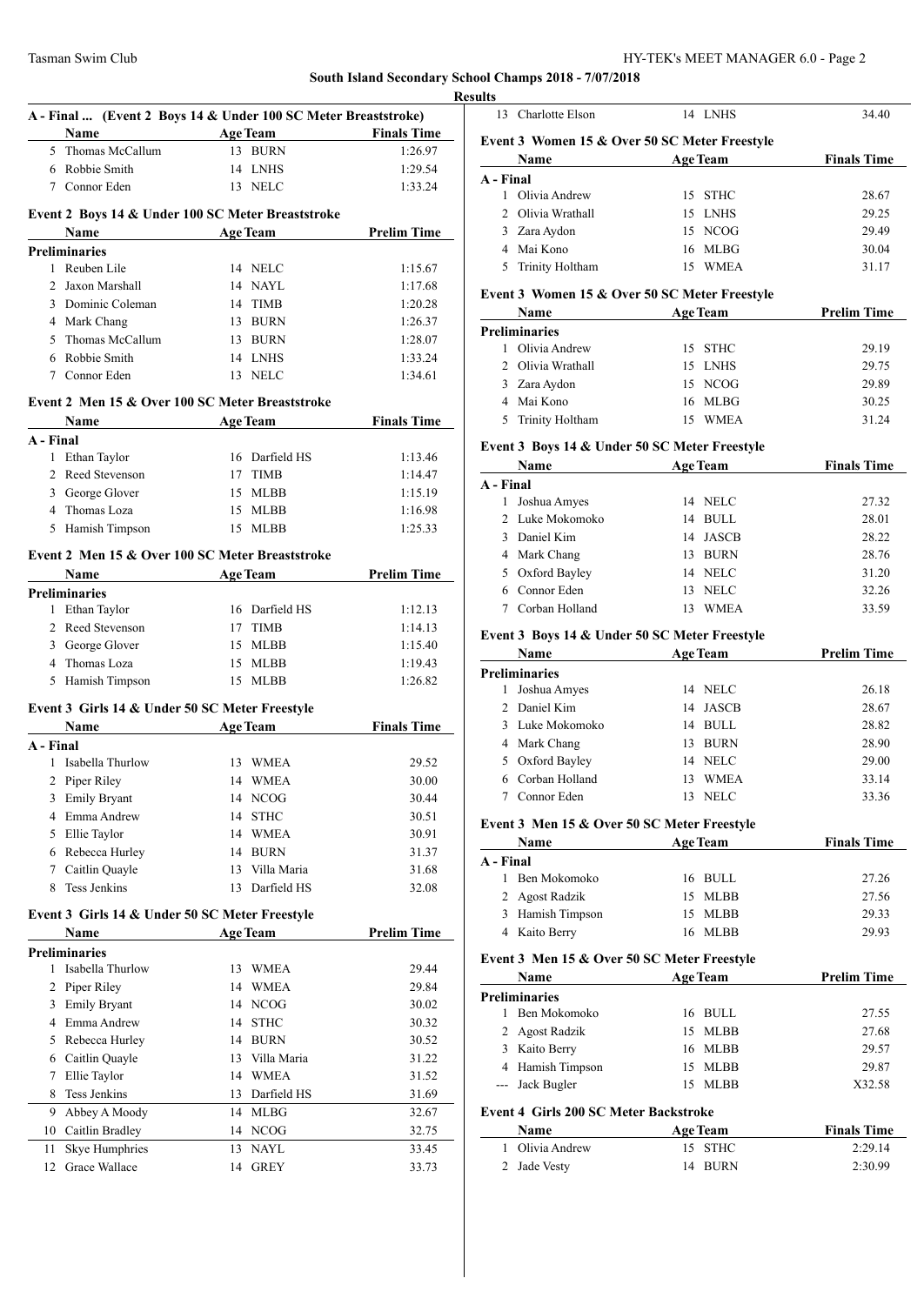|           |                                             |                                                   | Resu               |
|-----------|---------------------------------------------|---------------------------------------------------|--------------------|
|           | (Event 4 Girls 200 SC Meter Backstroke)     |                                                   |                    |
|           | Age Team<br>Name                            |                                                   | <b>Finals Time</b> |
|           | 3 Aliesha Peacock                           | 15 WMEA                                           | 2:31.29            |
|           | 4 Sierra Thomas                             | 15 WMEA                                           | 2:32.64            |
|           | 5 Taylah Martin                             | 14 RRGS                                           | 2:33.04            |
|           | 6 Emma Fox                                  | 15 WMEA                                           | 2:34.62            |
| 7         | Madeline Shallcrass                         | 15 WMEA                                           | 2:36.08            |
|           | 8 Isabella Thurlow                          | 13 WMEA                                           | 2:36.96            |
|           | 9 Abbey Smale                               | 14 GARI                                           | 2:37.24            |
|           | 10 Abigail Coldwell                         | 15 MLBG                                           | 2:41.94            |
|           | 11 Tess Jenkins                             | 13 Darfield HS                                    | 2:50.42            |
|           | <b>Event 5 Boys 200 SC Meter Backstroke</b> |                                                   |                    |
|           | Name                                        | <b>Example 2 Age Team Einals Time</b>             |                    |
|           | 1 Taiko Torepe-Ormsby                       | 14 STAC                                           | 2:15.79            |
|           | 2 Joel Nicholls                             | 16 Chch Boys                                      | 2:17.29            |
|           | 3 Joshua Amyes                              | 14 NELC                                           | 2:18.12            |
|           | 4 Peter Nichols                             | 15 BURN                                           | 2:18.72            |
|           | 5 Jaxon Marshall                            | 14 NAYL                                           | 2:22.47            |
|           |                                             | Event 6 Girls 14 & Under 50 SC Meter Breaststroke |                    |
|           |                                             | Name Age Team Finals Time                         |                    |
| A - Final |                                             |                                                   |                    |
|           | 1 Rebecca Loach                             | 14 GARI                                           | 36.10              |
|           | 2 Piper Riley                               | 14 WMEA                                           | 38.57              |
|           | 3 Natalie Robinson 14 NCOG                  |                                                   | 39.39              |
|           | 4 Ellie Taylor                              | 14 WMEA                                           | 39.90              |
|           |                                             | Event 6 Girls 14 & Under 50 SC Meter Breaststroke |                    |
|           |                                             | Name Age Team                                     | <b>Prelim Time</b> |
|           | Preliminaries                               |                                                   |                    |
|           | 1 Rebecca Loach                             | 14 GARI                                           | 37.94              |
|           | 2 Piper Riley                               | 14 WMEA                                           | 38.35              |
|           | 3 Ellie Taylor                              | 14 WMEA                                           | 40.44              |
|           | 4 Natalie Robinson                          | 14 NCOG                                           | 41.07              |
|           | 5 Grace Wallace                             | 14 GREY                                           | 45.02              |
|           |                                             | Event 6 Women 15 & Over 50 SC Meter Breaststroke  |                    |
|           |                                             | Name Age Team                                     | <b>Finals Time</b> |
| A - Final |                                             |                                                   |                    |
|           | 1 Madeline Shallcrass                       | 15 WMEA                                           | 37.37              |
|           | 2 Olivia Wrathall                           | 15 LNHS                                           | 38.52              |
|           | 3 Megan Clark                               | 17 MLBG                                           | 40.32              |
|           | 4 Zara Aydon                                | 15 NCOG                                           | 41.08              |
|           |                                             | Event 6 Women 15 & Over 50 SC Meter Breaststroke  |                    |
|           | Name                                        | <b>Age Team</b>                                   | <b>Prelim Time</b> |
|           | <b>Preliminaries</b>                        |                                                   |                    |
|           | 1 Madeline Shallcrass                       | 15 WMEA                                           | 38.25              |
|           | 2 Olivia Wrathall                           | 15 LNHS                                           | 39.23              |
|           | 3 Megan Clark                               | 17 MLBG                                           | 41.09              |
|           | 4 Zara Aydon                                | 15 NCOG                                           | 42.16              |
|           |                                             | Event 6 Boys 14 & Under 50 SC Meter Breaststroke  |                    |
|           | Name                                        | <b>Age Team</b>                                   | <b>Finals Time</b> |
| A - Final | 1 Reuben Lile                               | 14 NELC                                           | 34.63              |
|           | 2 Luke Mokomoko                             | 14 BULL                                           | 35.06              |
|           |                                             |                                                   |                    |
|           | 3 Thomas McCallum                           | 13 BURN                                           | 37.30              |
|           | 4 Mark Chang                                | 13 BURN                                           | 37.62              |
|           | 5 Oxford Bayley                             | 14 NELC                                           | 38.55              |
|           | 6 Robbie Smith                              | 14 LNHS                                           | 41.62              |
| 7         | Connor Eden                                 | 13 NELC                                           | 43.52              |
|           |                                             |                                                   |                    |

| lts |                                                  |    |                 |                    |
|-----|--------------------------------------------------|----|-----------------|--------------------|
| 8   | Oliver Loza                                      | 13 | <b>MLBB</b>     | 45.10              |
|     | Event 6 Boys 14 & Under 50 SC Meter Breaststroke |    |                 |                    |
|     | Name                                             |    | <b>Age Team</b> | <b>Prelim Time</b> |
|     | Preliminaries                                    |    |                 |                    |
|     | Reuben Lile                                      |    | 14 NELC         | 34.50              |
|     | 2 Luke Mokomoko                                  | 14 | <b>BULL</b>     | 37.55              |
| 3   | Thomas McCallum                                  | 13 | <b>BURN</b>     | 38.00              |
| 4   | Oxford Bayley                                    |    | 14 NELC         | 38.58              |
| 5   | Mark Chang                                       | 13 | <b>BURN</b>     | 38.62              |
|     | Robbie Smith                                     |    | 14 LNHS         | 39.73              |
|     | Connor Eden                                      | 13 | <b>NELC</b>     | 45.08              |
| 8   | Oliver Loza                                      | 13 | <b>MLBB</b>     | 45.45              |
|     |                                                  |    |                 |                    |

#### **Event 6 Men 15 & Over 50 SC Meter Breaststroke**

| Name<br><b>Age Team</b> |                | <b>Finals Time</b> |  |
|-------------------------|----------------|--------------------|--|
| A - Final               |                |                    |  |
| Ben Mokomoko            | 16 BULL        | 33.01              |  |
| 2 Ethan Taylor          | 16 Darfield HS | 34.14              |  |
| Thomas Loza<br>3        | MLBB<br>15     | 35.59              |  |
| 4 George Glover         | MLBB<br>15     | 35.63              |  |
| 5 Hamish Timpson        | MLBB<br>15     | 39.75              |  |
| Kaito Berry             | MLBB<br>16     | 46.54              |  |

#### **Event 6 Men 15 & Over 50 SC Meter Breaststroke**

| <b>Age Team</b><br>Name |     | <b>Prelim Time</b> |       |
|-------------------------|-----|--------------------|-------|
| <b>Preliminaries</b>    |     |                    |       |
| Ethan Taylor            |     | 16 Darfield HS     | 34.20 |
| 2 Thomas Loza           |     | 15 MLBB            | 35.23 |
| 3 George Glover         |     | 15 MLBB            | 35.41 |
| 4 Ben Mokomoko          |     | 16 BULL            | 37.47 |
| 5 Hamish Timpson        | 15. | MLBB               | 40.26 |
| Kaito Berry             | 16  | <b>MLBB</b>        | 45.97 |

#### **Event 7 Girls 14 & Under 100 SC Meter Butterfly**

|           | Name               |    | <b>Age Team</b> | <b>Finals Time</b> |
|-----------|--------------------|----|-----------------|--------------------|
| A - Final |                    |    |                 |                    |
|           | Piper Riley        | 14 | WMEA            | 1:11.07            |
|           | 2 Rebecca Hurley   | 14 | <b>BURN</b>     | 1:12.73            |
| 3         | Jade Vesty         | 14 | <b>BURN</b>     | 1:12.81            |
|           | 4 Isabella Thurlow | 13 | <b>WMEA</b>     | 1:16.54            |
| 5.        | Samantha Harman    | 13 | <b>WMEA</b>     | 1:21.62            |
|           | Caitlin Bradley    | 14 | NCOG            | 1:24.34            |
|           | Emma Andrew        | 14 | <b>STHC</b>     | 1:24.66            |

## **Event 7 Girls 14 & Under 100 SC Meter Butterfly**

|   | <b>Name</b><br><b>Age Team</b> |    |             | <b>Prelim Time</b> |
|---|--------------------------------|----|-------------|--------------------|
|   | <b>Preliminaries</b>           |    |             |                    |
| 1 | Piper Riley                    | 14 | WMEA        | 1:09.18            |
|   | 2 Rebecca Hurley               | 14 | <b>BURN</b> | 1:11.85            |
| 3 | Jade Vesty                     | 14 | BURN        | 1:15.15            |
|   | 4 Isabella Thurlow             | 13 | <b>WMEA</b> | 1:16.18            |
|   | 5 Samantha Harman              | 13 | <b>WMEA</b> | 1:18.90            |
|   | Emma Andrew                    | 14 | <b>STHC</b> | 1:20.91            |
|   | Caitlin Bradley                | 14 | NCOG        | 1:24.29            |

# **Event 7 Women 15 & Over 100 SC Meter Butterfly**

| <b>Name</b>   | <b>Age Team</b> | <b>Finals Time</b> |  |
|---------------|-----------------|--------------------|--|
| A - Final     |                 |                    |  |
| 1 Mai Kono    | 16 MLBG         | 1:14.94            |  |
| 2 Megan Clark | 17 MLBG         | 1:25.27            |  |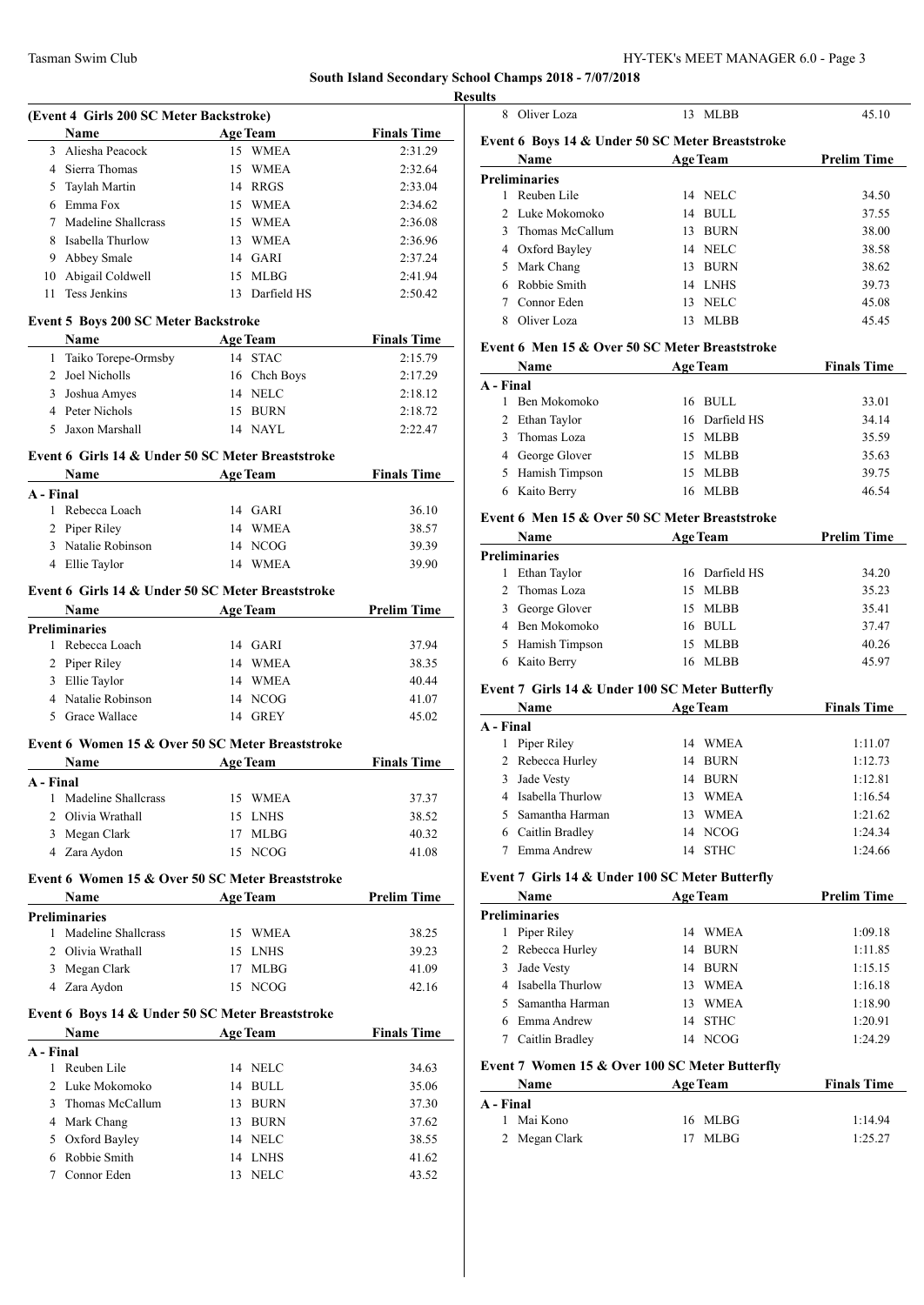**Event 7 Women 15 & Over 100 SC Meter Butterfly Name Age Team Prelim Time Preliminaries** 1 Mai Kono 16 MLBG 1:16.86 2 Megan Clark 17 MLBG 1:24.55 **Event 7 Boys 14 & Under 100 SC Meter Butterfly Name Age Team Finals Time A - Final** 1 Joshua Amyes 14 NELC 1:07.09 2 Alec Swan 14 RAIV 1:10.48 3 Daniel Kim 14 JASCB 1:13.03 4 Ollie Mandeno 14 MLBB 1:19.85 5 Oliver Loza 13 MLBB 1:23.08 **Event 7 Boys 14 & Under 100 SC Meter Butterfly Name Age Team Prelim Time Preliminaries** 1 Joshua Amyes 14 NELC 1:05.78 2 Alec Swan 14 RAIV 1:08.12 3 Daniel Kim 14 JASCB 1:12.08 4 Ollie Mandeno 14 MLBB 1:18.13 5 Oliver Loza 13 MLBB 1:25.78 6 Connor Eden 13 NELC 1:26.75 **Event 7 Men 15 & Over 100 SC Meter Butterfly Name Age Team Finals Time A - Final** 1 Ben Mokomoko 16 BULL 1:08.35 --- George Adam 18 STAC DO **Event 7 Men 15 & Over 100 SC Meter Butterfly Name Age Team Prelim Time Preliminaries** 1 Ben Mokomoko 16 BULL 1:10.65 2 George Adam 18 STAC 1:13.61 **Event 8 Girls 14 & Under 50 SC Meter Butterfly Name Age Team Finals Time A - Final** 1 Piper Riley 14 WMEA 32.63 2 Rebecca Hurley 14 BURN 33.05 3 Emily Bryant 14 NCOG 34.15 4 Jasmin Hutchby 13 Waiau School 35.57 5 Ellie Taylor 14 WMEA 35.82 6 Caitlin Bradley 14 NCOG 36.18 7 Sophie Hickey 14 RRGS 37.64 8 Natalie Robinson 14 NCOG 39.39 **Event 8 Girls 14 & Under 50 SC Meter Butterfly Name Age Team Prelim Time Preliminaries** 1 Piper Riley 14 WMEA 32.15 2 Rebecca Hurley 14 BURN 34.07 3 Emily Bryant 14 NCOG 34.33 4 Ellie Taylor 14 WMEA 34.88 5 Jasmin Hutchby 13 Waiau School 35.23 6 Caitlin Bradley 14 NCOG 37.06 7 Sophie Hickey 14 RRGS 37.48 8 Natalie Robinson 14 NCOG 38.18 9 Grace Wallace 14 GREY 41.59

|              | Event 8 Women 15 & Over 50 SC Meter Butterfly<br>Name |         | <b>Example 2018 Age Team</b> | <b>Finals Time</b> |
|--------------|-------------------------------------------------------|---------|------------------------------|--------------------|
| A - Final    |                                                       |         |                              |                    |
|              | 1 Mai Kono                                            |         | 16 MLBG                      | 33.47              |
|              | 2 Megan Clark                                         |         | 17 MLBG                      | 36.07              |
|              | Event 8 Women 15 & Over 50 SC Meter Butterfly         |         |                              |                    |
|              | Name                                                  |         | <b>Age Team</b>              | <b>Prelim Time</b> |
|              | <b>Preliminaries</b>                                  |         |                              |                    |
|              | 1 Mai Kono                                            |         | 16 MLBG                      | 34.42              |
|              | 2 Megan Clark                                         |         | 17 MLBG                      | 36.61              |
|              | Event 8 Boys 14 & Under 50 SC Meter Butterfly         |         |                              |                    |
|              | Name                                                  |         | <b>Age Team</b>              | <b>Finals Time</b> |
| A - Final    |                                                       |         |                              |                    |
| 1            | Taiko Torepe-Ormsby                                   |         | 14 STAC                      | 27.72              |
|              | 2 Joshua Amyes                                        |         | 14 NELC                      | 29.46              |
|              | 3 Daniel Kim                                          |         | 14 JASCB                     | 30.46              |
|              | 4 Dominic Coleman                                     |         | 14 TIMB                      | 31.20              |
|              | 5 Luke Mokomoko                                       |         | 14 BULL                      | 33.69              |
|              | 6 Oxford Bayley                                       |         | 14 NELC                      | 35.48              |
| 7            | Thomas McCallum                                       |         | 13 BURN                      | 35.95              |
| 8            | Ollie Mandeno                                         |         | 14 MLBB                      | 36.51              |
|              | Event 8 Boys 14 & Under 50 SC Meter Butterfly         |         |                              |                    |
|              | Name                                                  |         | <b>Age Team</b>              | <b>Prelim Time</b> |
|              | <b>Preliminaries</b>                                  |         |                              |                    |
| 1            | Taiko Torepe-Ormsby                                   | 14 STAC |                              | 27.30              |
| $\mathbf{2}$ | Joshua Amyes                                          |         | 14 NELC                      | 28.38              |
|              | 3 Daniel Kim                                          |         | 14 JASCB                     | 31.36              |
|              | 4 Dominic Coleman                                     |         | 14 TIMB                      | 31.78              |
|              | 5 Oxford Bayley                                       |         | 14 NELC                      | 34.01              |
|              | 6 Ollie Mandeno                                       |         | 14 MLBB                      | 35.32              |
| 7            | Thomas McCallum                                       |         | 13 BURN                      | 35.81              |
|              | 8 Luke Mokomoko                                       |         | 14 BULL                      | 36.80              |
|              | 9 Corban Holland                                      |         | 13 WMEA                      | 37.56              |
|              | 10 Connor Eden                                        | 13      | <b>NELC</b>                  | 37.67              |

#### **Event 8 Men 15 & Over 50 SC Meter Butterfly**

|               | Name             |    | <b>Age Team</b> | <b>Finals Time</b> |
|---------------|------------------|----|-----------------|--------------------|
| A - Final     |                  |    |                 |                    |
|               | Joel Nicholls    |    | 16 Chch Boys    | 27.34              |
|               | 2 Reed Stevenson | 17 | <b>TIMB</b>     | 28.48              |
| $\mathcal{R}$ | Peter Nichols    |    | 15 BURN         | 31.00              |
|               | 4 Kaito Berry    |    | 16 MLBB         | 35.48              |
| 5.            | George Adam      | 18 | <b>STAC</b>     | 36.43              |
|               |                  |    |                 |                    |

#### **Event 8 Men 15 & Over 50 SC Meter Butterfly**

| Name |                 | <b>Age Team</b> |              | <b>Prelim Time</b> |  |
|------|-----------------|-----------------|--------------|--------------------|--|
|      | Preliminaries   |                 |              |                    |  |
|      | Reed Stevenson  | 17              | TIMB         | 28.63              |  |
|      | 2 Joel Nicholls |                 | 16 Chch Boys | 29.09              |  |
|      | Peter Nichols   |                 | 15 BURN      | 30.69              |  |
|      | 4 George Adam   |                 | 18 STAC      | 33.85              |  |
|      | Kaito Berry     |                 | 16 MLBB      | 34.21              |  |

#### **Event 9 Girls 200 SC Meter IM**

| <b>Name</b>       | <b>Age Team</b>    | <b>Finals Time</b> |
|-------------------|--------------------|--------------------|
| 1 Piper Riley     | 14 WMEA            | 2:33.67            |
| 2 Aliesha Peacock | 15 WMEA            | 2:34.17            |
| 3 Abbey Smale     | 14 GARI            | 2.34.24            |
| Emma Fox          | <b>WMEA</b><br>15. | 2:34.66            |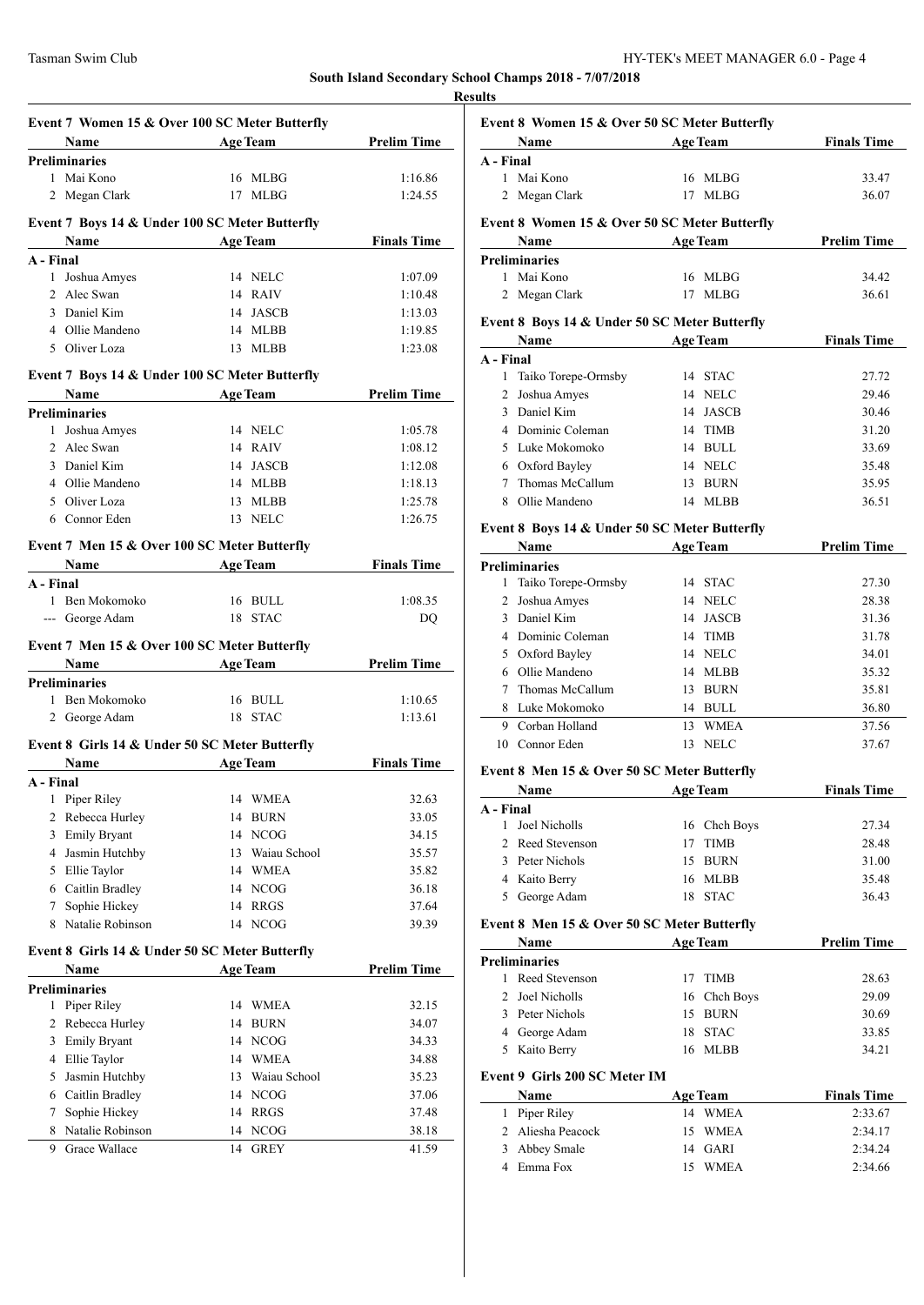**Results**

|           | (Event 9 Girls 200 SC Meter IM)<br>Name          |    | <b>Age Team</b> | <b>Finals Time</b> |
|-----------|--------------------------------------------------|----|-----------------|--------------------|
|           | 5 Sierra Thomas                                  |    | 15 WMEA         | 2:40.00            |
|           | 6 Jade Vesty                                     | 14 | BURN            | 2:40.88            |
|           | 7 Zara Aydon                                     |    | 15 NCOG         | 2:42.65            |
|           | 8 Abigail Coldwell                               | 15 | MLBG            | 2:44.40            |
|           | 9 Isabella Thurlow                               | 13 | WMEA            | 2:46.90            |
|           | 10 Ellie Taylor                                  |    | 14 WMEA         | 2:46.99            |
| 11        | Samantha Harman                                  | 13 | <b>WMEA</b>     | 2:50.89            |
|           | 12 Jasmin Hutchby                                |    | 13 Waiau School | 2:53.35            |
|           |                                                  |    | 13 NAYL         |                    |
|           | 13 Skye Humphries<br>14 Trinity Holtham          |    | 15 WMEA         | 2:57.38            |
|           | --- Sophie Hickey                                |    | 14 RRGS         | 3:02.80<br>DQ      |
|           | Event 10 Boys 200 SC Meter IM                    |    |                 |                    |
|           | <b>Name</b>                                      |    | <b>Age Team</b> | <b>Finals Time</b> |
|           | 1 Reed Stevenson                                 |    | 17 TIMB         | 2:21.88            |
|           | 2 Joshua Amyes                                   | 14 | <b>NELC</b>     | 2:21.98            |
|           | 3 Ethan Taylor                                   |    | 16 Darfield HS  | 2:23.60            |
|           | 4 Jaxon Marshall                                 |    | 14 NAYL         | 2:26.07            |
|           | 5 Reuben Lile                                    |    | 14 NELC         | 2:33.50            |
|           | 6 Alec Swan                                      |    | 14 RAIV         | 2:36.97            |
|           | 7 Fergus Drummond                                |    | 14 WMEA         | 2:39.65            |
|           | Event 11 Girls 14 & Under 50 SC Meter Backstroke |    |                 |                    |
|           | Name                                             |    | <b>Age Team</b> | <b>Finals Time</b> |
|           | A - Final                                        |    |                 |                    |
|           | 1 Caitlin Quayle                                 |    | 13 Villa Maria  | 35.53              |
|           | 2 Jasmin Hutchby                                 |    | 13 Waiau School | 35.60              |
|           | 3 Abbey A Moody                                  |    | 14 MLBG         | 36.30              |
|           | 4 Rebecca Loach                                  |    | 14 GARI         | 36.81              |
|           | 5 Piper Riley                                    |    | 14 WMEA         | 40.55              |
|           | Event 11 Girls 14 & Under 50 SC Meter Backstroke |    |                 |                    |
|           | <b>Name</b>                                      |    | Age Team        | <b>Prelim Time</b> |
|           |                                                  |    |                 |                    |
|           | <b>Preliminaries</b>                             |    |                 |                    |
|           | 1 Caitlin Quayle                                 |    | 13 Villa Maria  | 35.85              |
|           | 2 Jasmin Hutchby                                 |    | 13 Waiau School | 36.03              |
|           | 3 Rebecca Loach                                  |    | 14 GARI         | 36.19              |
| 4         | Abbey A Moody                                    | 14 | MLBG            | 36.67              |
|           | 5 Piper Riley                                    |    | 14 WMEA         | 39.11              |
|           | 6 Grace Wallace                                  |    | 14 GREY         | 42.99              |
|           | --- Taylah Martin                                | 14 | RRGS            | DQ                 |
|           | Event 11 Women 15 & Over 50 SC Meter Backstroke  |    |                 |                    |
|           | Name                                             |    | <b>Age Team</b> |                    |
|           |                                                  |    |                 |                    |
|           | 1 Olivia Andrew                                  |    | 15 STHC         | 32.47              |
|           | 2 Emma Fox                                       | 15 | WMEA            | 34.06              |
|           | 3 Olivia Wrathall                                |    | 15 LNHS         | 34.12              |
|           | 4 Abigail Coldwell                               |    | 15 MLBG         | 37.19              |
|           | 5 Trinity Holtham                                |    | 15 WMEA         | 40.95              |
|           | Event 11 Women 15 & Over 50 SC Meter Backstroke  |    |                 | <b>Finals Time</b> |
|           | Name                                             |    | <b>Age Team</b> | <b>Prelim Time</b> |
|           | <b>Preliminaries</b>                             |    |                 |                    |
|           | 1 Olivia Andrew                                  | 15 | <b>STHC</b>     | 33.12              |
|           | 2 Olivia Wrathall                                |    | 15 LNHS         | 34.02              |
| A - Final | 3 Emma Fox                                       |    | 15 WMEA         | 34.13              |
|           | 4 Abigail Coldwell                               |    | 15 MLBG         | 37.08              |

# **Event 11 Boys 14 & Under 50 SC Meter Backstroke**

|           | <b>Name</b>         |    | <b>Age Team</b> | <b>Finals Time</b> |  |
|-----------|---------------------|----|-----------------|--------------------|--|
| A - Final |                     |    |                 |                    |  |
|           | Taiko Torepe-Ormsby | 14 | <b>STAC</b>     | 29.09              |  |
|           | 2 Joshua Amyes      | 14 | NELC            | 30.21              |  |
| 3         | Oxford Bayley       | 14 | NELC            | 34.96              |  |
|           | 4 Oliver Loza       | 13 | <b>MLBB</b>     | 37.53              |  |
| 5.        | Corban Holland      | 13 | <b>WMEA</b>     | 37.84              |  |
|           | Connor Eden         | 13 | <b>NELC</b>     | 38.87              |  |
|           | Ollie Mandeno       | 14 | MLBB            | 40.26              |  |

#### **Event 11 Boys 14 & Under 50 SC Meter Backstroke**

|   | Name                  |    | <b>Age Team</b> | <b>Prelim Time</b> |  |  |
|---|-----------------------|----|-----------------|--------------------|--|--|
|   | <b>Preliminaries</b>  |    |                 |                    |  |  |
|   | 1 Taiko Torepe-Ormsby | 14 | <b>STAC</b>     | 29.70              |  |  |
|   | 2 Joshua Amyes        | 14 | NELC            | 30.56              |  |  |
| 3 | Oxford Bayley         | 14 | NELC            | 34.03              |  |  |
|   | 4 Oliver Loza         | 13 | MLBB            | 38.07              |  |  |
|   | 5 Corban Holland      | 13 | <b>WMEA</b>     | 38.19              |  |  |
|   | Connor Eden           | 13 | <b>NELC</b>     | 39.35              |  |  |
|   | Ollie Mandeno         |    | MLBB            | 39.69              |  |  |

#### **Event 11 Men 15 & Over 50 SC Meter Backstroke**

| Name            | <b>Age Team</b> | <b>Finals Time</b> |
|-----------------|-----------------|--------------------|
| A - Final       |                 |                    |
| 1 Peter Nichols | 15 BURN         | 30.81              |
| 2 George Glover | 15 MLBB         | 32.17              |
| 3 Agost Radzik  | 15 MLBB         | 32.34              |
| 4 Kaito Berry   | <b>MLBB</b>     | 38.61              |

#### **Event 11 Men 15 & Over 50 SC Meter Backstroke**

| Name                 | <b>Age Team</b> | <b>Prelim Time</b> |
|----------------------|-----------------|--------------------|
| <b>Preliminaries</b> |                 |                    |
| Peter Nichols<br>1.  | 15 BURN         | 31.10              |
| 2 George Glover      | 15 MLBB         | 32.01              |
| 3 Agost Radzik       | 15 MLBB         | 33.41              |
| 4 Kaito Berry        | ML BB<br>16.    | 38.11              |

#### **Event 12 Girls 14 & Under 100 SC Meter Freestyle**

|           | <b>Name</b>         |    | <b>Age Team</b> | <b>Finals Time</b> |
|-----------|---------------------|----|-----------------|--------------------|
| A - Final |                     |    |                 |                    |
|           | Jade Vesty          | 14 | BURN            | 1:03.14            |
|           | 2 Abbey Smale       |    | 14 GARI         | 1:03.73            |
| 3         | <b>Emily Bryant</b> |    | 14 NCOG         | 1:06.75            |
| 4         | Emma Andrew         | 14 | <b>STHC</b>     | 1:07.48            |
|           | 5 Piper Riley       | 14 | WMEA            | 1:08.55            |
|           | 6 Sophie Hickey     | 14 | RRGS            | 1:09.13            |
|           | Ellie Taylor        | 14 | <b>WMEA</b>     | 1:09.56            |
|           | <b>Tess Jenkins</b> | 13 | Darfield HS     | 1:10.38            |

### **Event 12 Girls 14 & Under 100 SC Meter Freestyle**

|   | Name                 |    | <b>Age Team</b> | <b>Prelim Time</b> |  |  |  |
|---|----------------------|----|-----------------|--------------------|--|--|--|
|   | <b>Preliminaries</b> |    |                 |                    |  |  |  |
|   | Jade Vesty           | 14 | BURN            | 1:05.44            |  |  |  |
|   | 2 Emily Bryant       |    | 14 NCOG         | 1:05.70            |  |  |  |
| 3 | Abbey Smale          |    | 14 GARI         | 1:06.35            |  |  |  |
|   | Emma Andrew          |    | 14 STHC         | 1:06.69            |  |  |  |
|   | 5 Piper Riley        | 14 | <b>WMEA</b>     | 1:06.98            |  |  |  |
| 6 | Ellie Taylor         | 14 | <b>WMEA</b>     | 1:09.15            |  |  |  |
|   | Tess Jenkins         | 13 | Darfield HS     | 1:09.47            |  |  |  |
|   | Sophie Hickey        | 14 | <b>RRGS</b>     | 1:10.57            |  |  |  |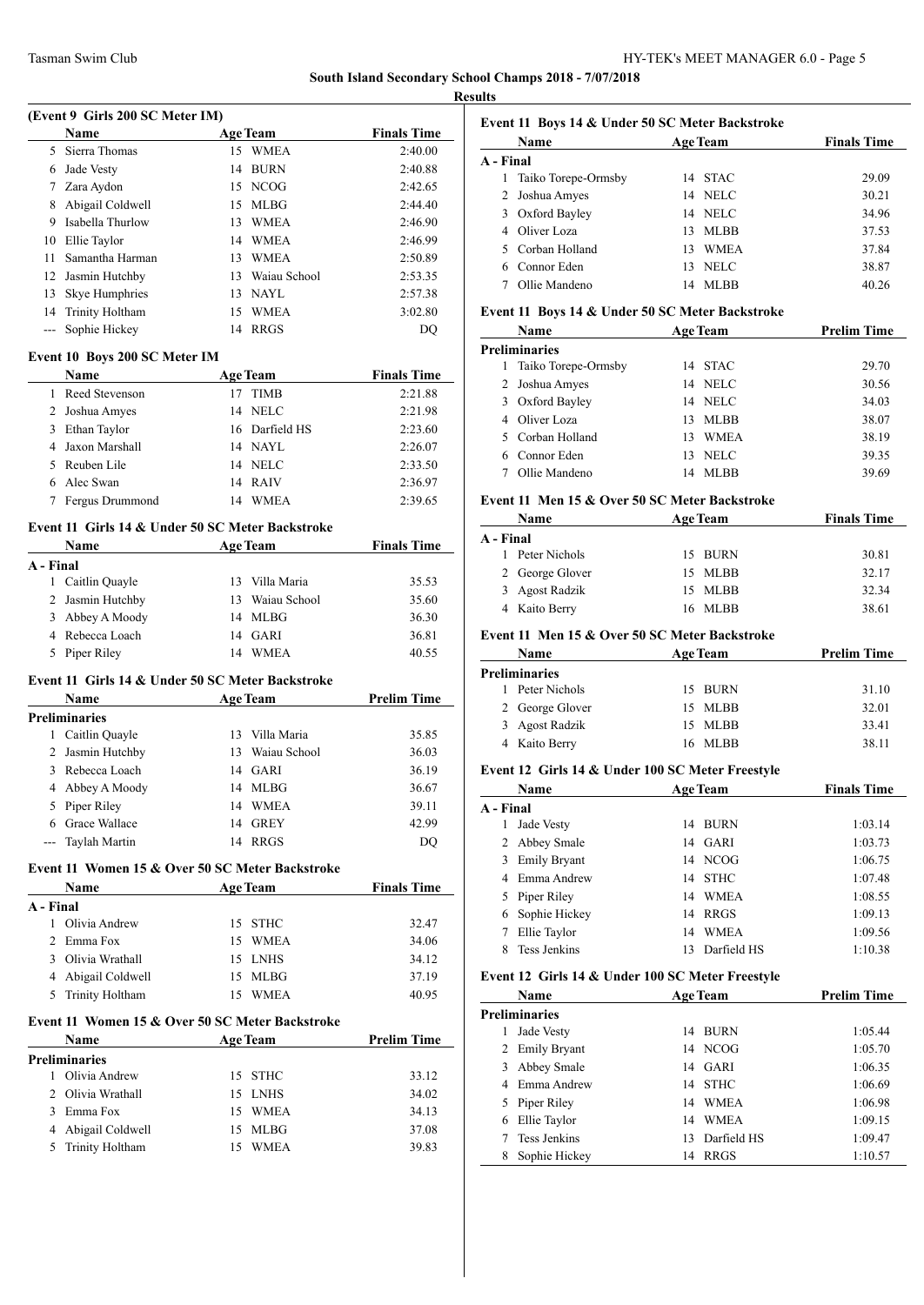# **South Island Secondary School**

|           | Name                                                 | Preliminaries  (Event 12 Girls 14 & Under 100 SC Meter Freestyle) | <b>Prelim Time</b> |
|-----------|------------------------------------------------------|-------------------------------------------------------------------|--------------------|
|           | 9 Natalie Robinson                                   | <b>Example 2018</b> Age Team<br>14 NCOG                           | 1:11.22            |
|           | 10 Charlotte Elson                                   | 14 LNHS                                                           | 1:13.39            |
|           |                                                      |                                                                   |                    |
|           | 11 Abbey A Moody                                     | 14 MLBG                                                           | 1:17.49            |
|           | 12 Grace Wallace                                     | 14 GREY                                                           | 1:23.26            |
|           |                                                      | Event 12 Women 15 & Over 100 SC Meter Freestyle                   |                    |
|           |                                                      | Name Age Team Finals Time                                         |                    |
|           | A - Final                                            |                                                                   |                    |
|           | 1 Olivia Andrew                                      | 15 STHC                                                           | 1:01.96            |
|           | 2 Aliesha Peacock                                    | 15 WMEA                                                           | 1:02.96            |
|           | 3 Madeline Shallcrass                                | 15 WMEA                                                           | 1:04.49            |
|           | 4 Zara Aydon                                         | 15 NCOG                                                           | 1:05.15            |
|           | 5 Emma Fox                                           | 15 WMEA                                                           | 1:05.35            |
|           | 6 Mai Kono                                           | 16 MLBG                                                           | 1:07.99            |
|           | 7 Sierra Thomas                                      | 15 WMEA                                                           | 1:08.29            |
|           | 8 Trinity Holtham                                    | 15 WMEA                                                           | 1:10.88            |
|           |                                                      | Event 12 Women 15 & Over 100 SC Meter Freestyle                   |                    |
|           | Name<br><u> 1990 - Johann John Stein, markin san</u> | Age Team                                                          | <b>Prelim Time</b> |
|           | <b>Preliminaries</b>                                 |                                                                   |                    |
|           | 1 Madeline Shallcrass                                | 15 WMEA                                                           | 1:03.15            |
|           | 2 Olivia Andrew                                      | 15 STHC                                                           | 1:03.16            |
|           | 3 Aliesha Peacock                                    | 15 WMEA                                                           | 1:03.30            |
|           | 4 Emma Fox                                           | 15 WMEA                                                           | 1:04.74            |
|           | 5 Zara Aydon                                         | 15 NCOG                                                           | 1:05.46            |
|           | 6 Mai Kono                                           | 16 MLBG                                                           | 1:06.84            |
|           | 7 Sierra Thomas                                      | 15 WMEA                                                           | 1:08.05            |
|           | 8 Trinity Holtham                                    | 15 WMEA                                                           | 1:10.71            |
|           |                                                      | Event 12 Boys 14 & Under 100 SC Meter Freestyle                   |                    |
|           | Name                                                 | Age Team                                                          | <b>Finals Time</b> |
|           | A - Final                                            | 14 NELC                                                           | 58.25              |
|           | 1 Joshua Amyes                                       |                                                                   |                    |
|           | 2 Dominic Coleman                                    | 14 TIMB                                                           | 1:00.46            |
|           | 3 Reuben Lile                                        | 14 NELC                                                           | 1:00.83            |
|           | 4 Oxford Bayley                                      | 14 NELC                                                           | 1:01.79            |
|           | 5 Daniel Kim                                         | 14 JASCB                                                          | 1:01.90            |
| 6         | Mark Chang                                           | 13 BURN                                                           | 1:04.40            |
| 7         | Luke Mokomoko                                        | 14 BULL                                                           | 1:04.51            |
| 8         | Robbie Smith                                         | 14 LNHS                                                           | 1:09.36            |
|           |                                                      | Event 12 Boys 14 & Under 100 SC Meter Freestyle                   |                    |
|           | Name<br><b>Preliminaries</b>                         | <b>Age Team</b>                                                   | <b>Prelim Time</b> |
| 1         | Dominic Coleman                                      | 14 TIMB                                                           | 1:00.66            |
|           | 2 Reuben Lile                                        | 14 NELC                                                           | 1:01.34            |
|           | 3 Oxford Bayley                                      | 14 NELC                                                           | 1:03.44            |
|           | 4 Daniel Kim                                         | 14 JASCB                                                          | 1:04.61            |
|           |                                                      |                                                                   |                    |
|           | 5 Joshua Amyes                                       | 14 NELC                                                           | 1:04.64            |
|           | 6 Luke Mokomoko                                      | 14 BULL                                                           | 1:05.46            |
|           | 7 Robbie Smith                                       | 14 LNHS                                                           | 1:06.97            |
|           | Mark Chang                                           | 13 BURN                                                           | 1:07.39            |
| 8         |                                                      |                                                                   |                    |
|           | Event 12 Men 15 & Over 100 SC Meter Freestyle        |                                                                   |                    |
|           | Name                                                 | <b>Age Team</b>                                                   | <b>Finals Time</b> |
| A - Final |                                                      |                                                                   |                    |
| 1         | Joel Nicholls                                        | 16 Chch Boys                                                      | 56.27              |
|           | 2 Thomas Loza<br>3 Joseph P Westend                  | 15 MLBB<br>16 MLBB                                                | 1:01.14<br>1:02.96 |

| ults         | 5 Agost Radzik                                           |                 | 15 MLBB            | 1:04.28            |
|--------------|----------------------------------------------------------|-----------------|--------------------|--------------------|
|              | Event 12 Men 15 & Over 100 SC Meter Freestyle            |                 |                    |                    |
|              | Name                                                     |                 | <b>Age Team</b>    | <b>Prelim Time</b> |
|              | <b>Preliminaries</b>                                     |                 |                    |                    |
| $\mathbf{1}$ | Joel Nicholls                                            |                 | 16 Chch Boys       | 55.59              |
|              | 2 Thomas Loza                                            |                 | 15 MLBB            | 1:01.69            |
|              | 3 Joseph P Westend                                       |                 | 16 MLBB            | 1:03.00            |
|              | 4 Hamish Timpson                                         |                 | 15 MLBB            | 1:03.26            |
|              | 5 Agost Radzik                                           |                 | 15 MLBB            | 1:04.67            |
|              | Event 13 Girls 200 SC Meter Butterfly                    |                 |                    |                    |
|              | Name                                                     |                 | Age Team           | <b>Finals Time</b> |
|              | 1 Piper Riley                                            |                 | 14 WMEA            | 2:36.60            |
|              | 2 Rebecca Hurley                                         |                 | 14 BURN            | 2:48.26            |
|              | --- Isabella Thurlow                                     |                 | 13 WMEA            | DQ                 |
|              |                                                          |                 |                    |                    |
|              | Event 14 Boys 200 SC Meter Butterfly                     |                 |                    |                    |
|              | Name                                                     |                 | <b>Age Team</b>    | <b>Finals Time</b> |
|              | 1 Joshua Amyes                                           |                 | 14 NELC            | 2:23.80            |
|              | 2 Reed Stevenson                                         |                 | 17 TIMB            | 2:23.95            |
| 3            | Alec Swan                                                |                 | 14 RAIV            | 2:26.49            |
|              | 4 Jaxon Marshall                                         |                 | 14 NAYL<br>14 WMEA | 2:27.65            |
|              | 5 Fergus Drummond                                        |                 |                    | 2:38.42            |
|              | Event 15 Girls 14 & Under 100 SC Meter Backstroke        |                 |                    |                    |
|              | Name                                                     |                 | <b>Age Team</b>    | <b>Finals Time</b> |
| A - Final    |                                                          |                 |                    |                    |
| 1            | Jade Vesty                                               |                 | 14 BURN            | 1:09.81            |
|              | 2 Taylah Martin                                          |                 | 14 RRGS            | 1:12.52            |
|              | 3 Isabella Thurlow                                       |                 | 13 WMEA            | 1:14.02            |
|              | 4 Jasmin Hutchby                                         |                 | 13 Waiau School    | 1:16.26            |
|              | 5 Samantha Harman                                        |                 | 13 WMEA            | 1:17.49            |
|              | 6 Abbey A Moody                                          |                 | 14 MLBG            | 1:21.02            |
| 7            | Sophie Hickey                                            |                 | 14 RRGS            | 1:24.05            |
| 8            | Skye Humphries                                           |                 | 13 NAYL            | 1:26.97            |
|              | Event 15 Girls 14 & Under 100 SC Meter Backstroke        |                 |                    |                    |
|              | <b>Example 2</b> Age Team<br>Name                        |                 |                    | Prelim Time        |
|              | <b>Preliminaries</b>                                     |                 |                    |                    |
| 1            | Jade Vesty                                               |                 | 14 BURN            | 1:12.70            |
|              | 2 Taylah Martin                                          |                 | 14 RRGS            | 1:13.04            |
|              | 3 Isabella Thurlow                                       |                 | 13 WMEA            | 1:13.21            |
|              | 4 Jasmin Hutchby                                         |                 | 13 Waiau School    | 1:16.16            |
|              | 5 Samantha Harman                                        |                 | 13 WMEA            | 1:18.55            |
|              | 6 Abbey A Moody                                          |                 | 14 MLBG            | 1:20.21            |
|              | 7 Sophie Hickey                                          |                 | 14 RRGS            | 1:20.38            |
|              | Skye Humphries                                           |                 | 13 NAYL            | 1:27.88            |
| 8            |                                                          |                 |                    |                    |
|              |                                                          |                 |                    | <b>Finals Time</b> |
|              | Event 15 Women 15 & Over 100 SC Meter Backstroke<br>Name |                 |                    |                    |
| A - Final    |                                                          | <b>Age Team</b> |                    |                    |
|              | 1 Emma Fox                                               |                 | 15 WMEA            | 1:10.66            |
|              | 2 Sierra Thomas                                          |                 | 15 WMEA            | 1:14.90            |
|              | 3 Zara Aydon                                             |                 | 15 NCOG            | 1:15.19            |

| Name                 | <b>Age Team</b>    | <b>Prelim Time</b> |
|----------------------|--------------------|--------------------|
| <b>Preliminaries</b> |                    |                    |
| Emma Fox             | 15 WMEA            | 1:11.57            |
| 2 Abigail Coldwell   | 15 MLBG            | 1:17.78            |
| 3 Sierra Thomas      | <b>WMEA</b><br>15. | 1:17.86            |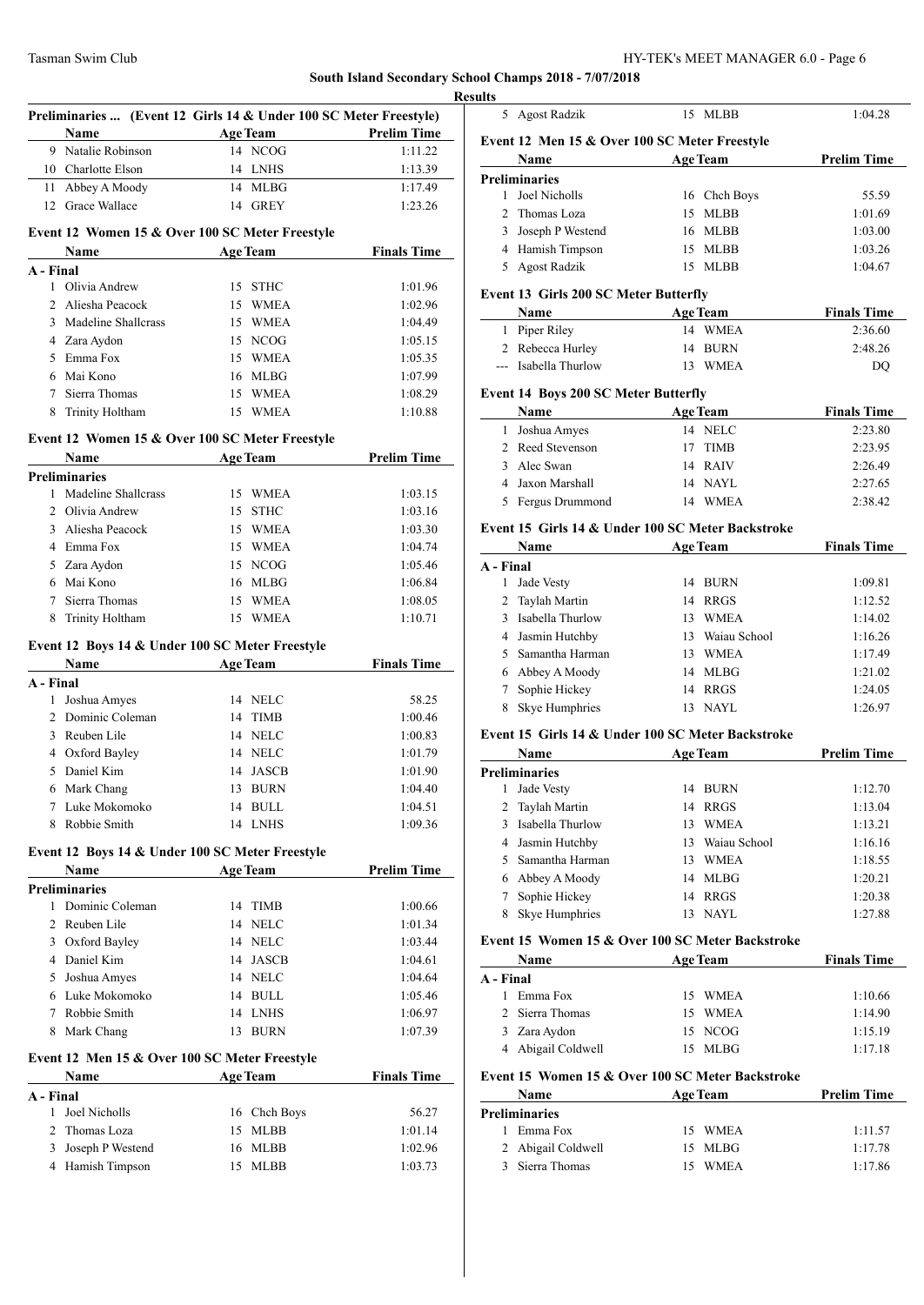|        |                                                 |                                                  | <b>Example 2 Age Team Prelim Time</b> |
|--------|-------------------------------------------------|--------------------------------------------------|---------------------------------------|
|        | 4 Zara Aydon                                    | 15 NCOG                                          | 1:18.76                               |
|        |                                                 | Event 15 Boys 14 & Under 100 SC Meter Backstroke |                                       |
|        |                                                 | <b>Name</b> Age Team Finals Time                 |                                       |
|        | A - Final                                       |                                                  |                                       |
|        | 1 Taiko Torepe-Ormsby                           | 14 STAC                                          | 1:03.19                               |
|        | 2 Joshua Amyes                                  | 14 NELC                                          | 1:08.52                               |
|        | 3 Oliver Loza                                   | 13 MLBB                                          | 1:18.98                               |
|        | 4 Corban Holland                                | 13 WMEA                                          | 1:20.68                               |
|        | 5 Robbie Smith                                  | 14 LNHS                                          | 1:20.83                               |
|        | --- Ollie Mandeno                               | 14 MLBB                                          | DQ                                    |
|        |                                                 | Event 15 Boys 14 & Under 100 SC Meter Backstroke |                                       |
|        |                                                 | Name Age Team Prelim Time                        |                                       |
|        | <b>Preliminaries</b>                            |                                                  |                                       |
|        | 1 Taiko Torepe-Ormsby                           | 14 STAC                                          | 1:08.85                               |
|        | 2 Joshua Amyes                                  | 14 NELC                                          | 1:09.68                               |
|        | 3 Robbie Smith                                  | 14 LNHS                                          | 1:20.02                               |
|        | 4 Oliver Loza                                   | 13 MLBB                                          | 1:20.56                               |
|        | 5 Corban Holland                                | 13 WMEA                                          | 1:22.53                               |
|        | 6 Ollie Mandeno                                 | 14 MLBB                                          | 1:25.13                               |
|        |                                                 | Event 15 Men 15 & Over 100 SC Meter Backstroke   |                                       |
|        |                                                 | Name Age Team Finals Time                        |                                       |
|        | A - Final                                       |                                                  |                                       |
|        | 1 Peter Nichols                                 | 15 BURN                                          | 1:07.14                               |
|        | 2 George Glover 15 MLBB                         |                                                  | 1:10.80                               |
|        |                                                 | Event 15 Men 15 & Over 100 SC Meter Backstroke   |                                       |
|        |                                                 |                                                  |                                       |
|        | <b>Preliminaries</b>                            | <b>Solution Age Team</b> Prelim Time             |                                       |
|        | 1 Peter Nichols                                 | 15 BURN                                          | 1:06.65                               |
|        |                                                 | 15 MLBB                                          | 1:15.93                               |
|        | 2 George Glover                                 |                                                  |                                       |
|        | <b>Event 16 Girls 200 SC Meter Breaststroke</b> |                                                  |                                       |
|        | Name<br>Age Team                                |                                                  |                                       |
|        |                                                 |                                                  | <b>Finals Time</b>                    |
|        | 1 Rebecca Loach                                 | 14 GARI                                          | 2:50.34                               |
|        | 2 Piper Riley                                   | 14 WMEA                                          | 2:57.64                               |
|        | Olivia Wrathall                                 |                                                  |                                       |
| 3<br>4 |                                                 | 15 LNHS                                          | 3:00.96                               |
|        | Ellie Taylor                                    | 14 WMEA                                          | 3:02.80                               |
|        | 5 Abbey Smale                                   | 14 GARI<br><b>MLBG</b><br>17                     | 3:03.90<br>3:16.18                    |
|        | 6 Megan Clark                                   |                                                  |                                       |
|        | <b>Event 17 Boys 200 SC Meter Breaststroke</b>  |                                                  |                                       |
|        | Name                                            | <b>Age Team</b>                                  | <b>Finals Time</b>                    |
|        | 1 Ethan Taylor                                  | 16 Darfield HS                                   | 2:38.47                               |
|        | 2 George Glover                                 | 15 MLBB                                          | 2:40.99                               |
|        | 3 Reed Stevenson                                | 17 TIMB                                          | 2:43.58                               |
|        | 4 Reuben Lile                                   | 14 NELC                                          | 2:44.70                               |
|        | 5 Thomas Loza                                   | 15 MLBB                                          | 2:46.11                               |
|        | 6 Dominic Coleman                               | 14 TIMB                                          | 2:51.00                               |
|        | Event 18 Mixed 200 SC Meter Medley Relay        |                                                  |                                       |
|        | Team                                            | Relay                                            | <b>Finals Time</b>                    |
|        | <b>BURN</b>                                     | A                                                | 2:13.60                               |
| 1      | 1) Jade Vesty W14                               | 2) Rebecca Hurley W14                            |                                       |

## **Event 19 Girls 200 SC Meter Medley Relay**

| <b>Team</b>               | Relay                  | <b>Finals Time</b> |
|---------------------------|------------------------|--------------------|
| <b>WMEA</b>               | A                      | 2:13.42            |
| 1) Madeline Shallcrass 15 | 2) Ellie Taylor 14     |                    |
| 3) Piper Riley 14         | 4) Isabella Thurlow 13 |                    |
| <b>MLBG</b>               | А                      | 2:25.39            |
| 1) Abigail Coldwell 15    | 2) Megan Clark 17      |                    |
| 3) Mai Kono 16            | 4) Abbey A Moody 14    |                    |
|                           |                        |                    |

#### **Event 20 Boys 200 SC Meter Medley Relay**

|               | Team                | Relay                | <b>Finals Time</b> |
|---------------|---------------------|----------------------|--------------------|
|               | <b>MLBB</b>         | A                    | 2:07.15            |
|               | 1) Agost Radzik 15  | 2) Thomas Loza 15    |                    |
|               | 3) George Glover 15 | 4) Hamish Timpson 15 |                    |
| $\mathcal{D}$ | <b>NELC</b>         | A                    | 2:08.06            |
|               | 1) Connor Eden 13   | 2) Reuben Lile 14    |                    |
|               | 3) Joshua Amyes 14  | 4) Oxford Bayley 14  |                    |
|               | <b>MLBB</b>         | B                    | 2:30.23            |
|               | 1) Kaito Berry 16   | 2) Oliver Loza 13    |                    |
|               | 3) Ollie Mandeno 14 | 4) Jack Bugler 15    |                    |

#### **Event 21 Girls 200 SC Meter Freestyle**

|               | Name                |    | <b>Age Team</b> | <b>Finals Time</b> |
|---------------|---------------------|----|-----------------|--------------------|
| 1             | <b>Emily Bryant</b> |    | 14 NCOG         | 2:16.36            |
|               | 2 Abbey Smale       |    | 14 GARI         | 2:16.52            |
| $\mathcal{F}$ | Madeline Shallcrass | 15 | <b>WMEA</b>     | 2:18.23            |
|               | 4 Piper Riley       |    | 14 WMEA         | 2:19.44            |
|               | 5 Zara Aydon        |    | 15 NCOG         | 2:20.59            |
|               | Sierra Thomas       | 15 | <b>WMEA</b>     | 2:20.99            |
|               | Taylah Martin       | 14 | <b>RRGS</b>     | 2:26.26            |
| 8             | Trinity Holtham     | 15 | <b>WMEA</b>     | 2:27.04            |
| 9             | Skye Humphries      | 13 | NAYL            | 2:28.90            |
| 10            | Caitlin Quayle      | 13 | Villa Maria     | 2:29.20            |
| 11.           | <b>Tess Jenkins</b> | 13 | Darfield HS     | 2:32.81            |

# **Event 22 Boys 200 SC Meter Freestyle**

| Name             |                                                                                                  | <b>Finals Time</b>                                                                                                 |
|------------------|--------------------------------------------------------------------------------------------------|--------------------------------------------------------------------------------------------------------------------|
| Joshua Amyes     |                                                                                                  | 2:07.19                                                                                                            |
|                  |                                                                                                  | 2:07.55                                                                                                            |
|                  |                                                                                                  | 2:08.90                                                                                                            |
|                  |                                                                                                  | 2:09.04                                                                                                            |
|                  |                                                                                                  | 2:09.20                                                                                                            |
|                  |                                                                                                  | 2:10.27                                                                                                            |
| Thomas Loza      |                                                                                                  | 2:12.94                                                                                                            |
| Fergus Drummond  |                                                                                                  | 2:14.64                                                                                                            |
| Joseph P Westend |                                                                                                  | 2:16.87                                                                                                            |
|                  | 1<br>2 George Glover<br>3 Alec Swan<br>4 Reed Stevenson<br>5 Jaxon Marshall<br>6 Dominic Coleman | <b>Age Team</b><br>14 NELC<br>15 MLBB<br>14 RAIV<br>17 TIMB<br>14 NAYL<br>14 TIMB<br>15 MLBB<br>14 WMEA<br>16 MLBB |

### **Event 23 Girls 400 SC Meter Freestyle**

|    | <b>Name</b>        |    | <b>Age Team</b> | <b>Finals Time</b> |
|----|--------------------|----|-----------------|--------------------|
| 1. | Sierra Thomas      | 15 | <b>WMEA</b>     | 4:37.45            |
|    | 2 Aliesha Peacock  | 15 | <b>WMEA</b>     | 4:41.13            |
|    | 3 Emma Fox         |    | 15 WMEA         | 4:49.21            |
|    | 4 Emily Bryant     |    | 14 NCOG         | 4:54.70            |
|    | 5 Abigail Coldwell |    | 15 MLBG         | 5:13.26            |
|    | 6 Natalie Robinson |    | 14 NCOG         | 5:14.72            |
|    | Tess Jenkins       |    | 13 Darfield HS  | 5:24.78            |
| 8  | Caitlin Bradley    |    | 14 NCOG         | 5:35.34            |

# **Event 24 Boys 400 SC Meter Freestyle**

| <b>Name</b>       | <b>Age Team</b> | <b>Finals Time</b> |
|-------------------|-----------------|--------------------|
| 1 Alec Swan       | 14 RAIV         | 4:27.52            |
| 2 Fergus Drummond | 14 WMEA         | 4:31.63            |
| 3 Peter Nichols   | 15 BURN         | 4:32.54            |